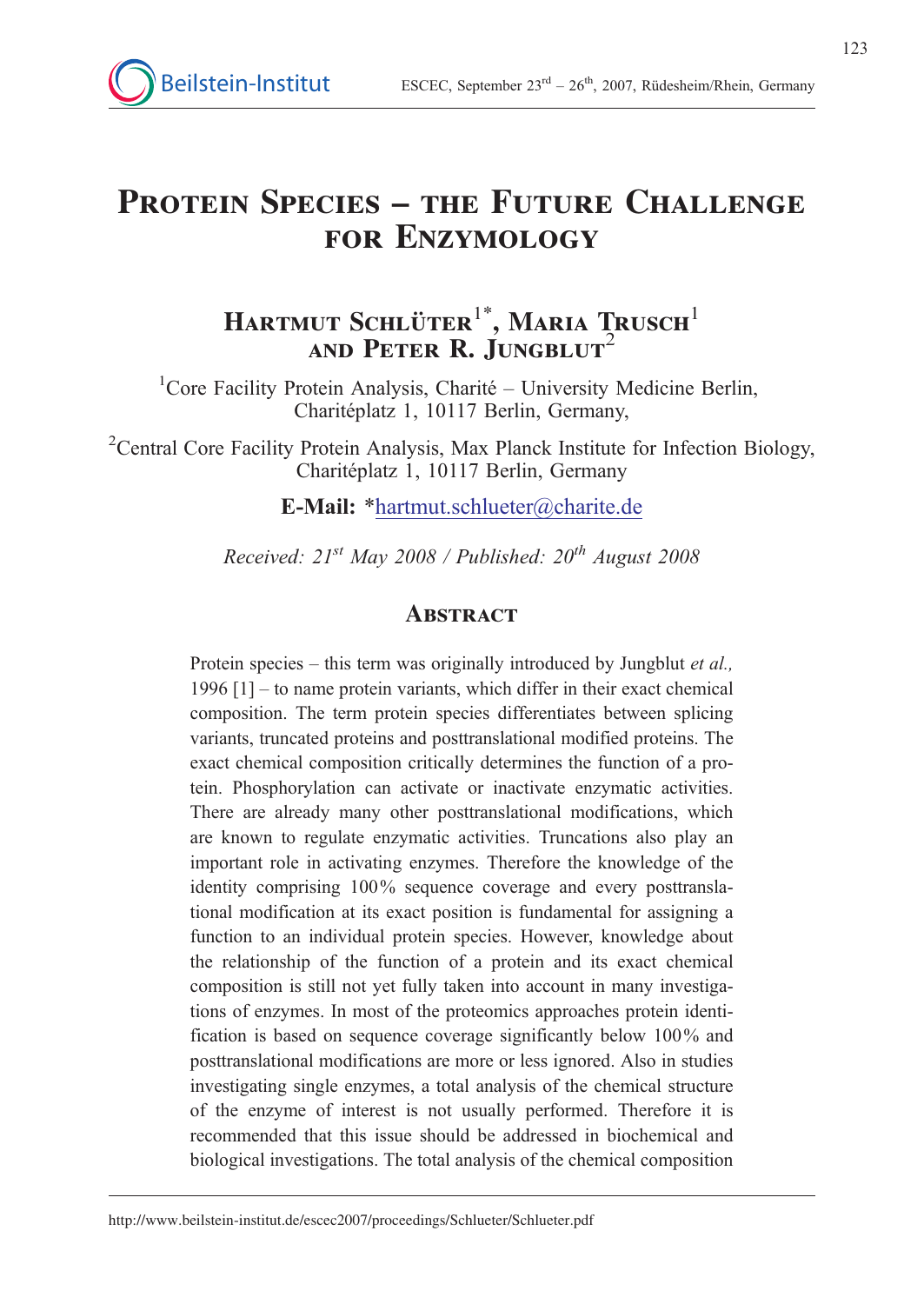of an enzyme is quite a big challenge; however it is even more challenging to develop strategies, which allow the validation of the correctness of the function–chemical composition relationship.

#### **INTRODUCTION**

During the period of the human genome-sequencing project in the nineties of the last century a holistic view developed in life sciences resulting in the ''ome'' terminology. The expression "proteome", which was introduced in 1995 by Wasinger et al. [2], is a hybrid from the words protein and genome, thus implicating the description of the entire protein complement encoded by the DNA of an organism. There is a huge difference in complexity between the genome and the proteome, because the genome is more or less static in contrast to the proteome, which is continuously changing from the beginning of the life of an individual organism until its death, thereby reflecting the different stages of development as well as the interaction of the organism with its environment. The proteome of an organism is many orders of magnitude larger than its genome. It is estimated that the human genome consists of 20,000 to 25,000 genes, which code more than 500,000 protein species [1]. The large number of proteins arising from the significantly smaller number of genes, is caused by at least 7 protein structure modifying steps following the transcription of a gene and resulting in the individual protein species, a term which was originally defined by Jungblut  $et$  al. [1] by its exact chemical structure comprising posttranslational modifications. The RNA processing and protein structure modifying steps, thus being multiplicators of the number of products originating by one single gene, are the cause of the huge number of protein species arising from a relatively small quantity of genes. In eukaryotes the RNA-transcript originating from a gene is processed yielding mRNA. Alternative splicing multiplies the number of mRNA coded by one single gene (multiplicator 1) [3]. After protein synthesis at the ribosome translating the information from the mRNA into the protein sequence, the protein will be folded into its 3-dimensional structure. Many proteins are then directed to particular locations in the cell guided by their N-terminal signal sequences. On their journey to their destination two further steps can occur to change the chemical structure of the protein. The N-terminal signal sequence will be removed by proteases (multiplicator 2) and further proteolytical processing may occur to the protein thus activating or inactivating it (multiplicator 3). For example, protease-activated receptors (PAR) are a group of proteins activated by this process. On the path from the protein synthesis at the ribosomes to the mature protein, disulfide bonds may be formed and/or posttranslational modifications such as carbohydrate chains may be added (multiplicator 4). It is estimated that several hundred posttranslational modifications (PTM) exist in eukaryotes [4]. Two basic forms of PTMs can be distinguished. The static PTMs such as oligosaccharides are known to have a key role in protein targeting. Dynamic PTMs like phosphate groups critically determine the activity of a protein. Furthermore, alternative splicing can also occur on the protein level (multiplicator 5). Protein activity is not only determined by PTMs or the action of proteases but also by the interaction of a defined protein species with other biomolecules or ions, which bind non-covalently to the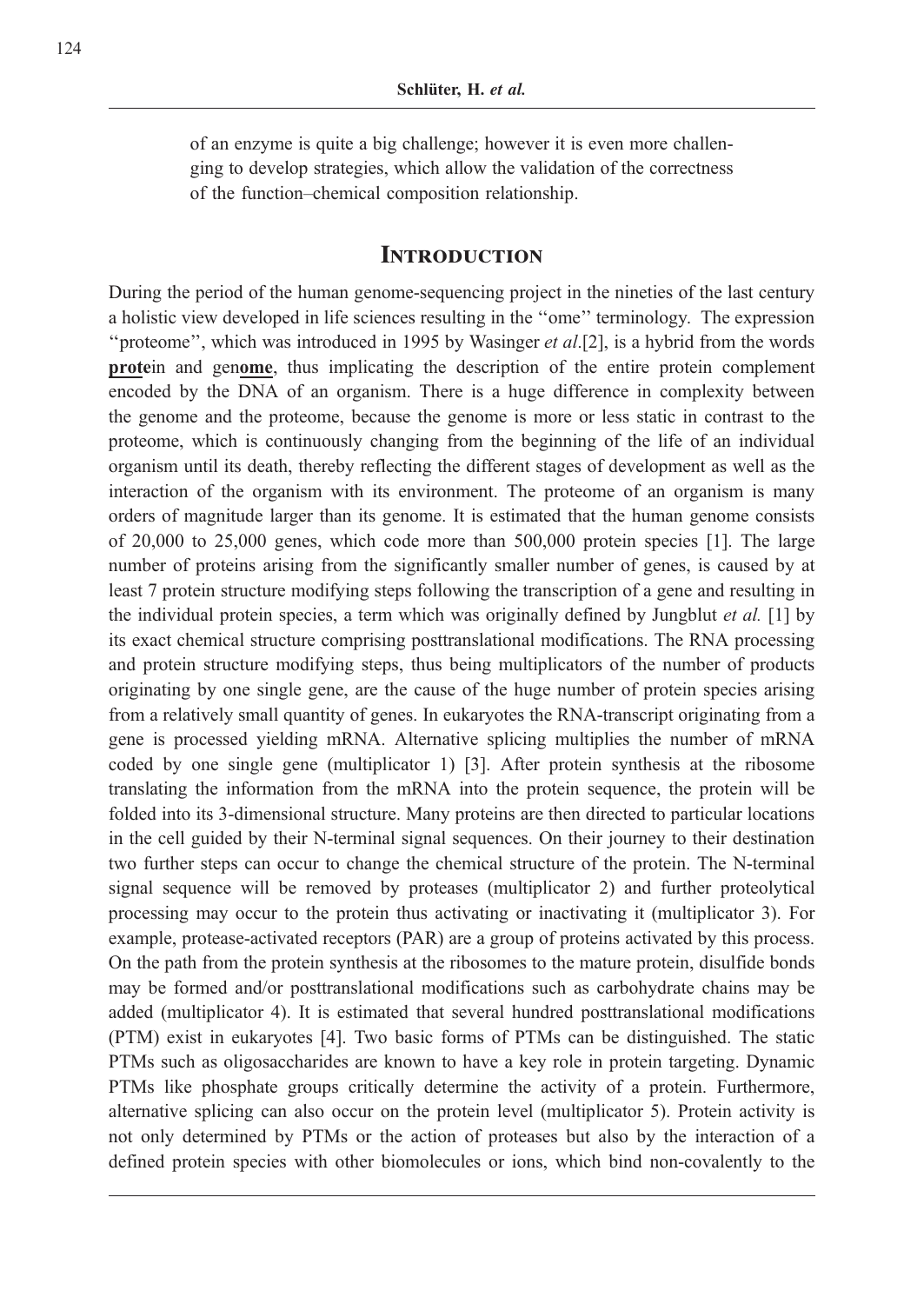protein species (multiplicator 6). For example metallo-proteases require adequate metal ion to be active. Many enzymes of energy metabolism need cofactors like NADH. Other enzymes will be activated by forming complexes with defined proteins. Further changes to the structure of a protein happen at the end of its life-time (multiplicator 7). Ubiquitinylation for example starts its degradation [3]. The ''record file'' shown in Fig. 1 summarizes the parameters which are necessary for a comprehensive description of an individual protein species. Beside all the protein modifying steps listed above being responsible for the exact chemical structure of an individual protein species, the number of copies (the concentration of a protein species), the time of occurrence and the localization of protein species are three further fundamental parameters for fully describing an individual protein species in the context of the proteome (Fig. 1). The localization of a protein species in space in the organism is described exactly by information about its coordinates in the cell, in the tissue and in the organ. Furthermore, each individual protein species is determined by the time interval of its appearance measured on a time scale starting with the beginning of life of the organism and ending with its death. All parameters summed up in Fig. 1 determine the function of a protein species. A change of one of these parameters results in a different protein species and can be associated with an alteration of the function, as will be shown in the following examples. For several decades the phosphorylation and dephosphorylation of proteins have been known to switch enzymatic activities on and off [5]. Nitrosylation radically alters the function of GAPDH. Nitrosylated GAPDH is a switch for apoptosis [6]. Truncations of the amino acid chain can activate proteolytic activities of proteases (Fig. 2) [7]. Binding partners modulate substrate specificity as known from thrombin [7]. Proteins being the product of different splicing on the mRNA level may differ drastically in their functions as reported from the products of the angiotensin-converting enzyme gene. The protein species, which is synthesized e.g. in endothelial cells, is part of the blood pressure regulating system, whereas the splicing product present in the testis is involved in male fertility [8].

| Identity: PROTEIN SPECIES A coded by GENE XY |                        |                            |             |
|----------------------------------------------|------------------------|----------------------------|-------------|
| <b>Structure</b>                             | Amino acid<br>sequence | 3D structure               | <b>PTMs</b> |
| <b>Interactions</b>                          | Metal ions             | Small organic<br>molecules | proteins    |
| Localisation                                 | intracellular          | type of cell               | tissue      |
| <b>Concentration</b>                         |                        |                            |             |
| Time interval of appearance                  |                        |                            |             |
| <b>Function: Enzymatic properties</b>        |                        |                            |             |

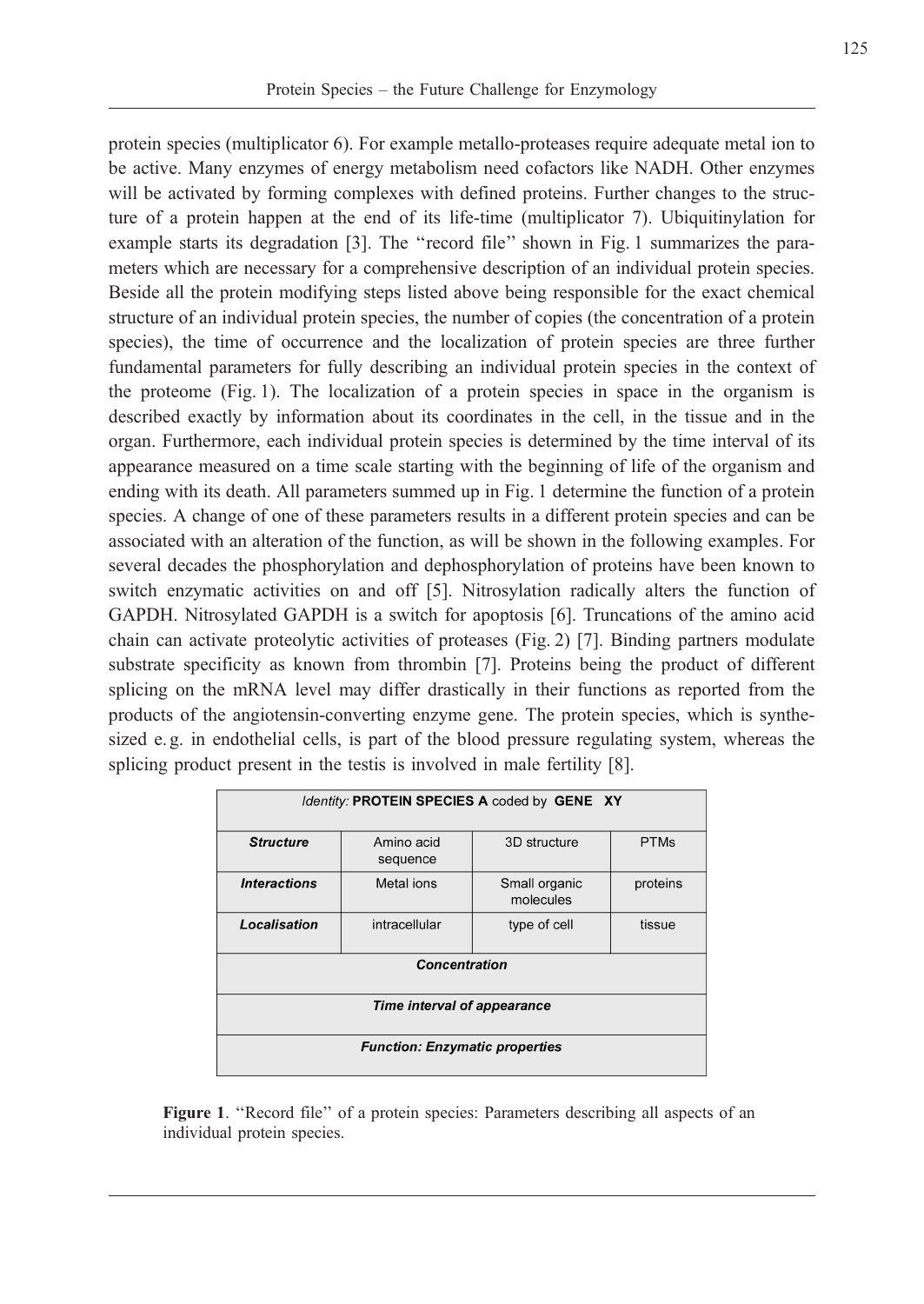

Figure 2. General scheme illustrating the dependency of identity of a protein species, defined by its exact chemical composition, and its functional status exemplified for thrombin. Thrombin (T) is generated from prothrombin (P) by factor Xa (1). Active thrombin cleaves its substrate fibrinogen into the fibrinopeptides (not shown) and fibrin (2) which polymerizes and therefore plays a central role in clog formation. Binding of thrombin to antithrombin inhibits the proteolytic activity of thrombin (3). Interaction of thrombin with the membrane bound cofactor thrombomodulin (4) results in a change of the substrate specificity of thrombin thus being able to activate protein C by proteolysis which leads to the protein C anticoagulant pathway.

In summary the function of a protein species depends on its exact chemical structure, its interactions with other biomolecules or ions (Fig. 2), its concentration as well as time and site of appearance in an organism (Fig. 1). To assign a defined function to a protein species unambiguously, knowledge of all the parameters listed in Fig. 1 is necessary. In this review the following question will be considered, which parameters that describe protein species can be yielded, by applying the strategies and techniques so far available for proteomics.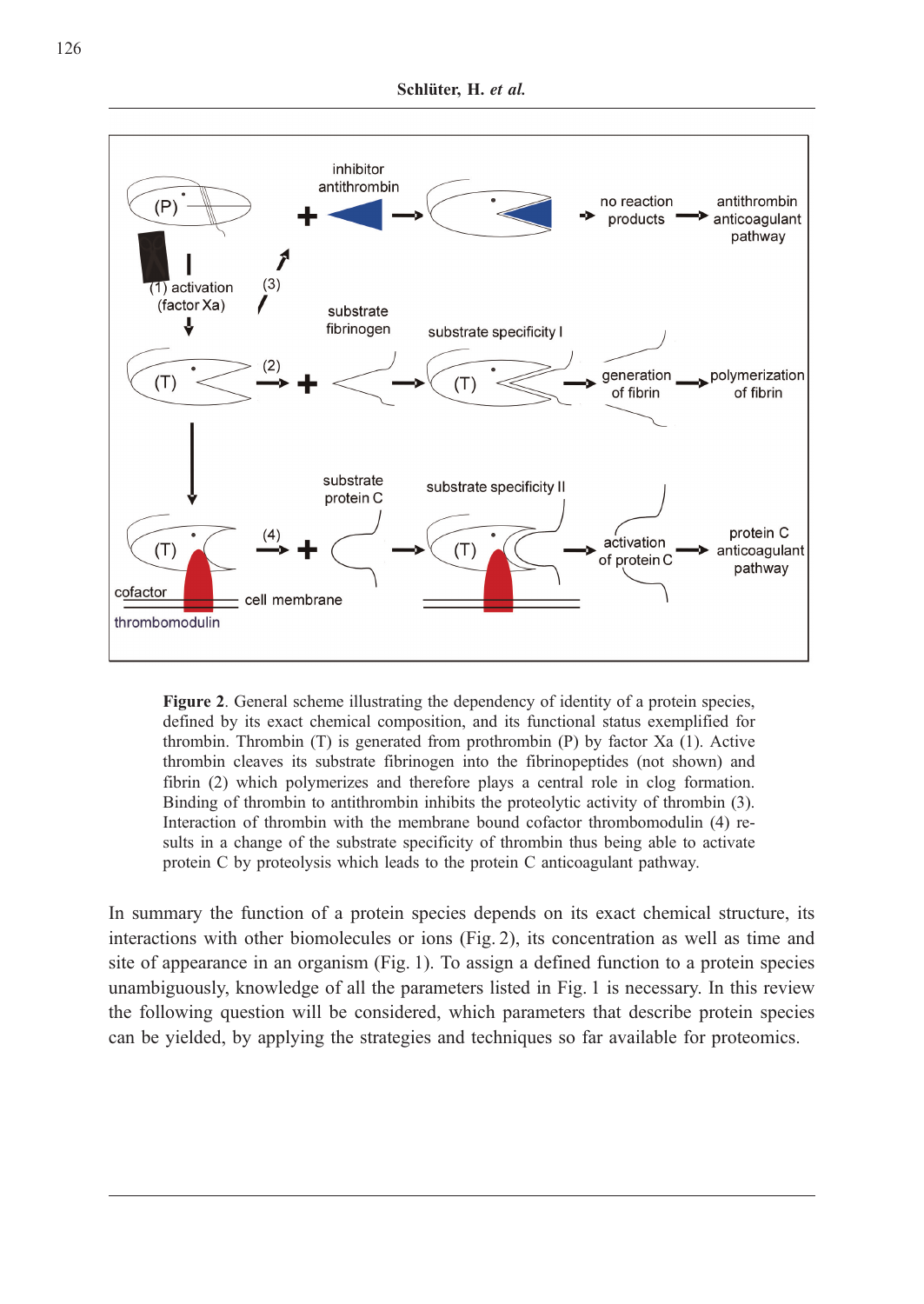#### Access to the Protein Species Level

For the analysis of proteomes the ''2-DE approach'' and the ''shot-gun approach'' are the most established analytical procedures (Fig. 3). One of the big advantages of the 2-DE is that the presence of different individual protein species, coded by one single gene, can be resolved because of the very high resolution of the 2-DE and can be recognized (Fig. 3) – in this case these protein species will occur at different positions on the 2-DE gel [9, 10]. In the twodimensional electrophoresis (2-DE) approach, the proteins are separated first by the two electrophoresis steps by their isoelectric point and their size. Many of the past studies using 2-DE and cataloguing the proteins present on the 2-DE gel, identified the proteins after enzymatic digestion via MALDI-MS peptide mass fingerprint (PMF) analysis followed by database searches [11]. Today the analysis of the enzymatic digests of protein spots cut from the 2-DE gel are performed preferably with PMF combined with tandem mass spectrometry (MS/MS) or pure MS/MS approaches yielding fragment spectra of the individual enzymatic peptides, thus ensuring a much higher grade of confidence concerning the correctness of the identity. In usual proteomics approaches full sequence coverage of the analysed proteins is not achievable with either the PMF approach or with the MS/MS analysis, as those peptides, which are modified by PTMs, are ignored or, even worse, wrongly interpreted in the case of the PMF analysis. Furthermore, some peptides may get lost during the LC steps or may not be resolved by the mass spectrometer, because they do not desorb into the gas phase, are not ionisable, or are too small or too big. As a result it is difficult to yield the identity of the protein species including the exact chemical composition, comprising 100% sequence coverage and all posttranslational modifications. However, recently Okkels et al. [12] resolved the complete chemical structure of 6 ESAT-6 protein species from a 2-DE gel of Mycobacterium tuberculosis and Myung demonstrated that 100% sequence coverage is achievable [13], if a multi-enzyme digestion strategy using trypsin, AspN, LysC and chymotrypsin is applied.



Figure 3. The two main strategies of proteomics.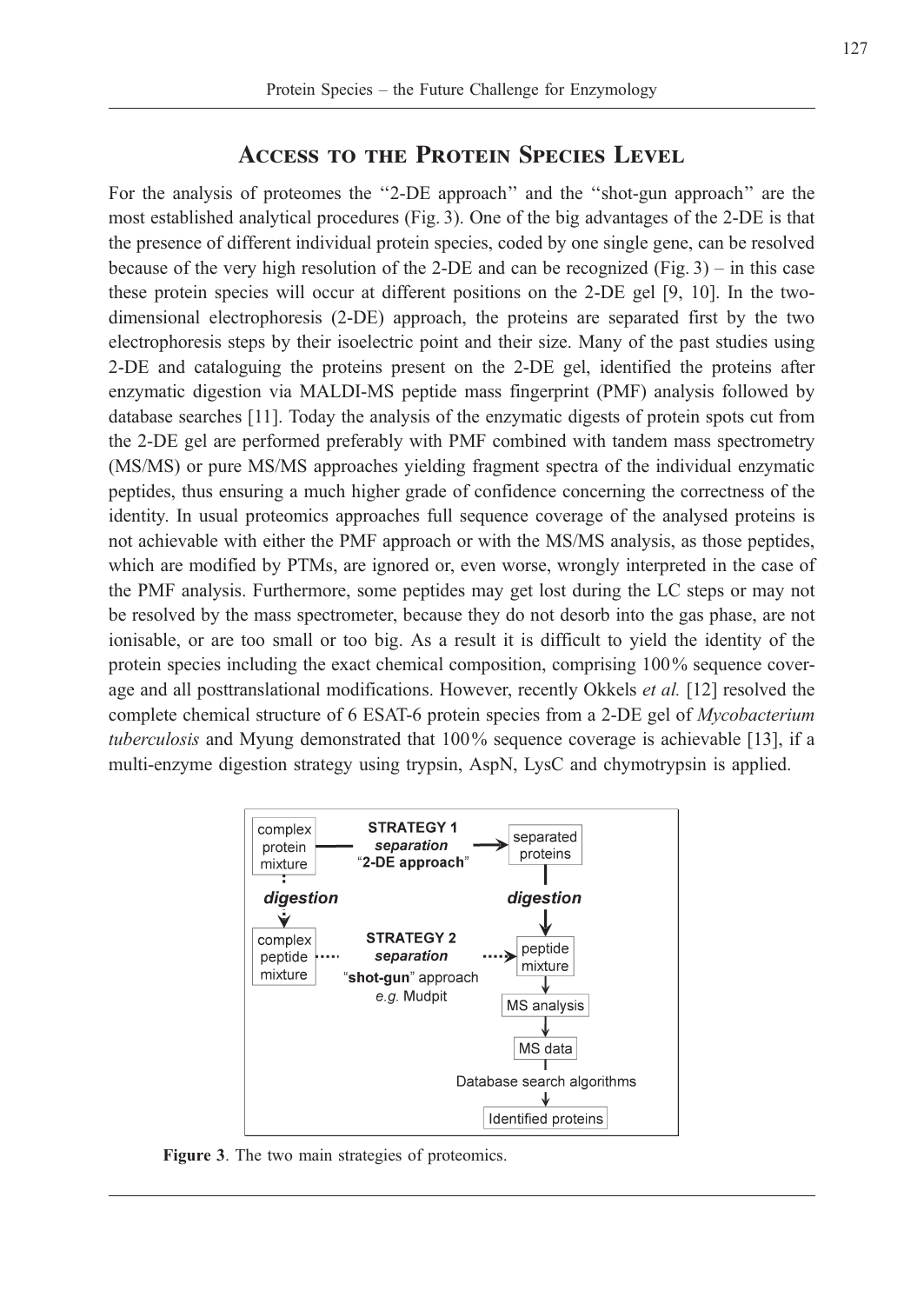In contrast to the 2-DE approach the recognition of the presence of different protein species originating from one gene is not possible using the ''shot-gun approach''. Here, many peptides of these protein species resulting from enzymatic digestion have the same amino acid sequence, thus eluting in one single peak (Fig. 4). The 2-DE pattern shows, that there are different protein species stemming from a single gene. In contrast, in the case of the shotgun approach the origin of the enzymatic cleavage peptides in the LC (liquid chromatography) chromatogram cannot be assigned to the 4 protein species. From the data, recognizing the presence of different protein species is not feasible. As a result no statement about the quantitative relationship of the 4 protein species is possible (Fig. 5). More sophisticated shotgun approaches such as MudPIT (Multidimensional Protein Identification Technology) [14, 15], also start with the enzymatic digestion of complex protein mixtures, followed by the separation of the generated peptides and have the same limitation.



Figure 4. Simplified model of typical results of the analysis of a protein fraction containing 4 protein species present in 4 different concentrations (1x, 3x, 6x, 10x), coded by a single gene, performed either by the 2-DE approach or the shot-gun approach. The letters A to F represent peptides generated by enzymatic cleavage. Posttranslational modifications:  $p_1$ ,  $p_2$ . 2-DE approach: The different quantities of the protein species are represented by the different greys. In this model only the tryptic peptides A, B, C, E, F and G (bold italic letters) yield data for the identification of the protein via data base searches resulting in 1 protein name (here named A-B-C-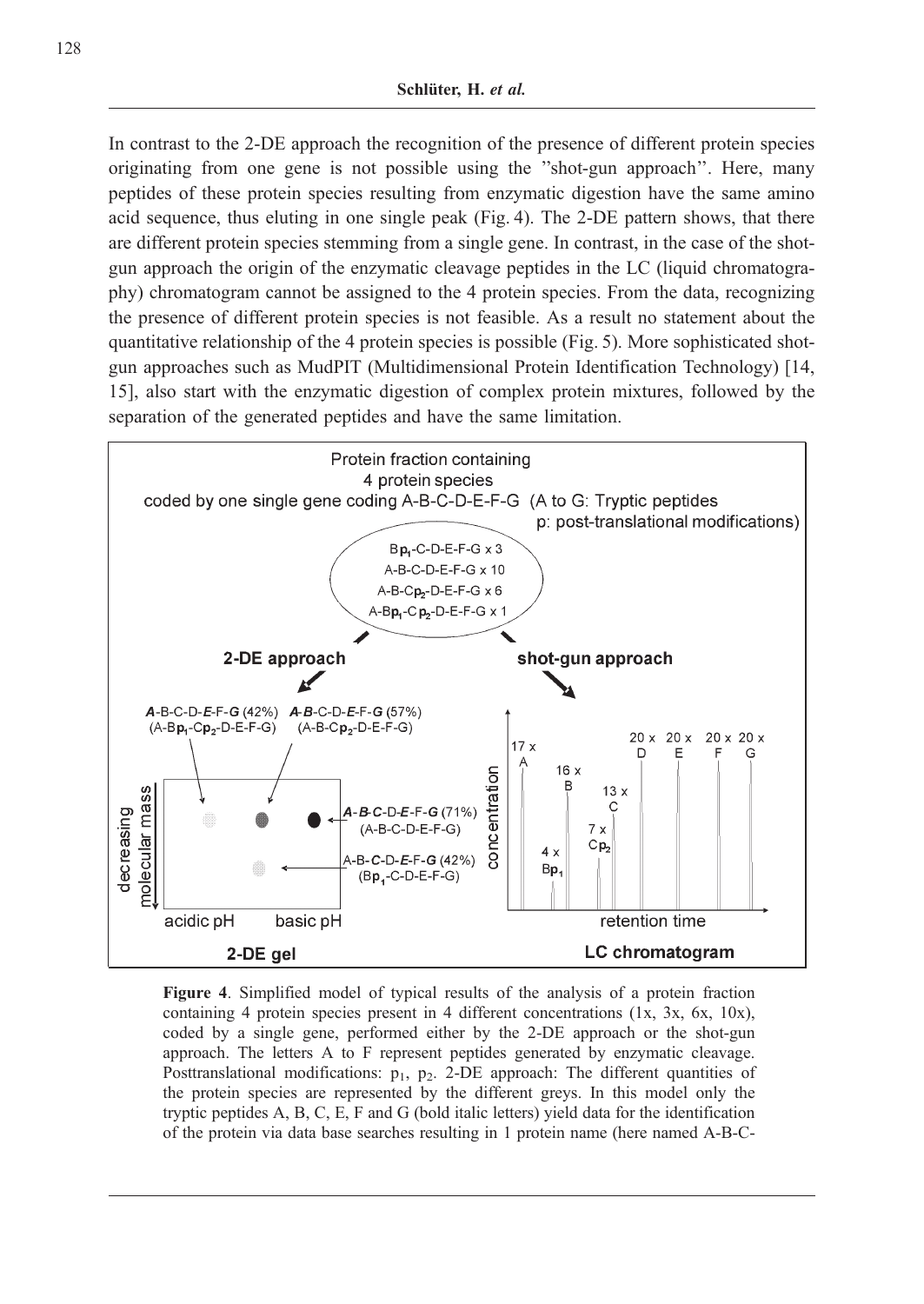$D-E-F-G$ ) for 4 different protein species  $(A-Bp_1-Cp_2-D-E-F-G; A-B-Cp_2-D-E-F-G; A-BQ)$  $B-C-D-E-F-G$ ;  $Bp_1-C-D-E-F-G$ ). The peptide coverage (in percent) differs from protein species to protein species.



Figure 5. Simulated quantitative analysis by liquid chromatography of a protein fraction from state A and state B, differing in the concentrations of 4 protein species coded by one single gene. In the idealized chromatograms ''absolute quantities'' were yielded. A-B-C-D-E-F-G in state A is down-regulated 20% compared to state B. A-Bp-Cp-D-E-F-G in state A is up-regulated 100%. Bp-Cp-D-E-F-G in state A is upregulated 25%.

### Quantification of Protein Species with Labelling **REAGENTS**

Several quantitative approaches employing chemical labelling with stable isotopes are often combined with the shot-gun strategy [16], for instance ICAT (Isotope-Coded Affinity Tag) [17], ITRAQ (Isobaric Tag for Relative and Absolute Quantification) [18] and SILAC (Stable Isotope Labeling by Amino acids in Cell culture) [19]. These methods have already proved their applicability in the determination of relative protein amounts in different states of biological systems [20]. However in the case of the presence of several protein species which are all coded by one single gene, the shot-gun approach may yield false results since the enzymatic cleavage peptides have identical amino acid sequences, but originate from different protein species the concentrations of which usually change individually, can no longer be distinguished after enzymatic digestion (Fig. 4). The detection of the up- or down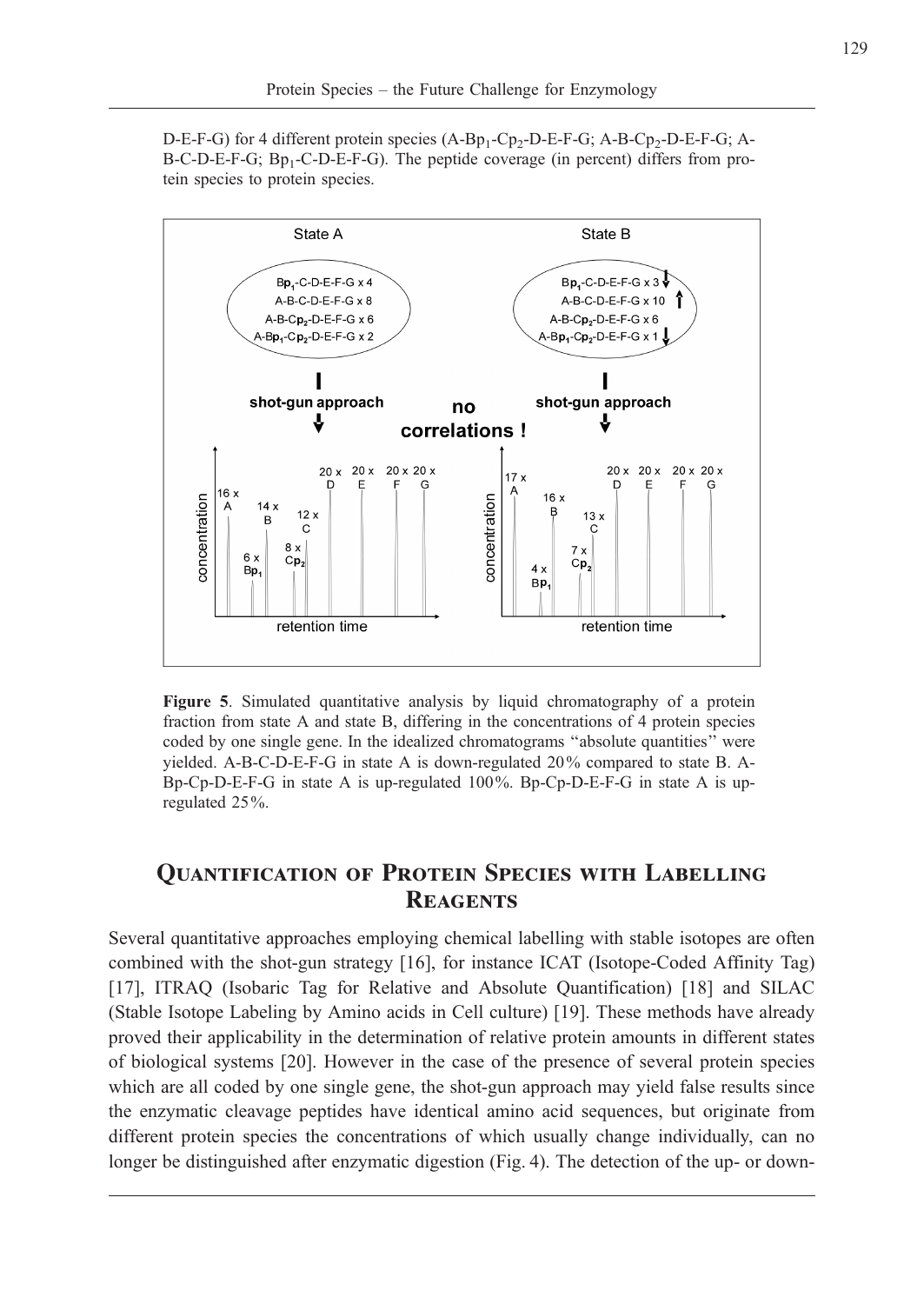regulation of individual protein species, which may be of importance concerning their function, is not possible, as exemplified in Fig. 5. This problem can be circumvented by first labelling the intact proteins with reagents for differential quantification, followed by the separation of the intact protein species either by electrophoresis or by liquid chromatography or combinations of both. After their purification to near homogeneity the protein species will be digested enzymatically. This quantitative analytical approach can be performed with the ICAT reagent [21], the ITRAQ reagent (isobaric tags for relative and absolute quantification) [22], the ICPL reagent (Isotope-Coded Protein Labeling) [23] and the MECAT reagent [24] to mention only some of the possible labelling procedures.

In the ICAT method, proteins from the two states to be compared are labelled at cysteine residues with heavy and light tags, respectively, carrying a biotin moiety. The labelled proteins are then mixed, separated by 2-DE and digested. After a cation-exchange chromatography step, the mixed peptides are affinity purified via immobilized avidin. Peaks corresponding to the same peptide are identified as doublets in mass spectra due to the mass difference between light and heavy isotopes. The peak intensities of the peptides correlate directly with the relative abundance of the proteins in the two states.

The ITRAQ technology makes use of a four-plex and eight-plex set of amine reactive isobaric tags to derive peptides at the N-terminus and the lysine side chains, thus labelling all peptides in a digest mixture. In MS, peptides labelled with any of the isotopic tags are indistinguishable (isobaric). Upon fragmentation in MS/MS, signature ions (m/z from 114 to 117) are produced, which provide quantitative information upon integration of the peak areas [18].

The ICPL label is an isotope coded nicotinoyl group coupled to an amino reactive Nhydroxysuccinimide (NHS). NHS targets unmodified amino groups of lysine and the Nterminus. The benefit of lysine labelling is the more frequent occurrence in proteins as compared to cysteine ( $\approx 6\%$  vs. 1.5%). A weakness of lysine labelling is that trypsin does not cleave ICPL-modified lysine sites. Trypsin digestion of ICPL labelled proteins results in rather long peptides, because cleavage occurs solely at arginine residues. Because of the loss of basic amino groups, proteins are shifted to the acidic side of the gel, which is an advantage for basic proteins.

The MECAT reagent contains a chelating group, which binds lanthanoid metal ions with high affinities and can be coupled covalently to proteins. With the MECAT reagent ''loaded'' with different lanthanoid cations, proteins from different states can be labelled. Since the metal elements are detected by the ICP-MS even an absolute quantification of MECAT- labelled proteins is possible. A further advantage of the ICP-MS based quantification is the large linear detection range of 7 orders of magnitude. In comparison to all other quantification techniques based on labelling, MECAT is the only quantification method which allows the detection of quantitative differences without the need for digesting the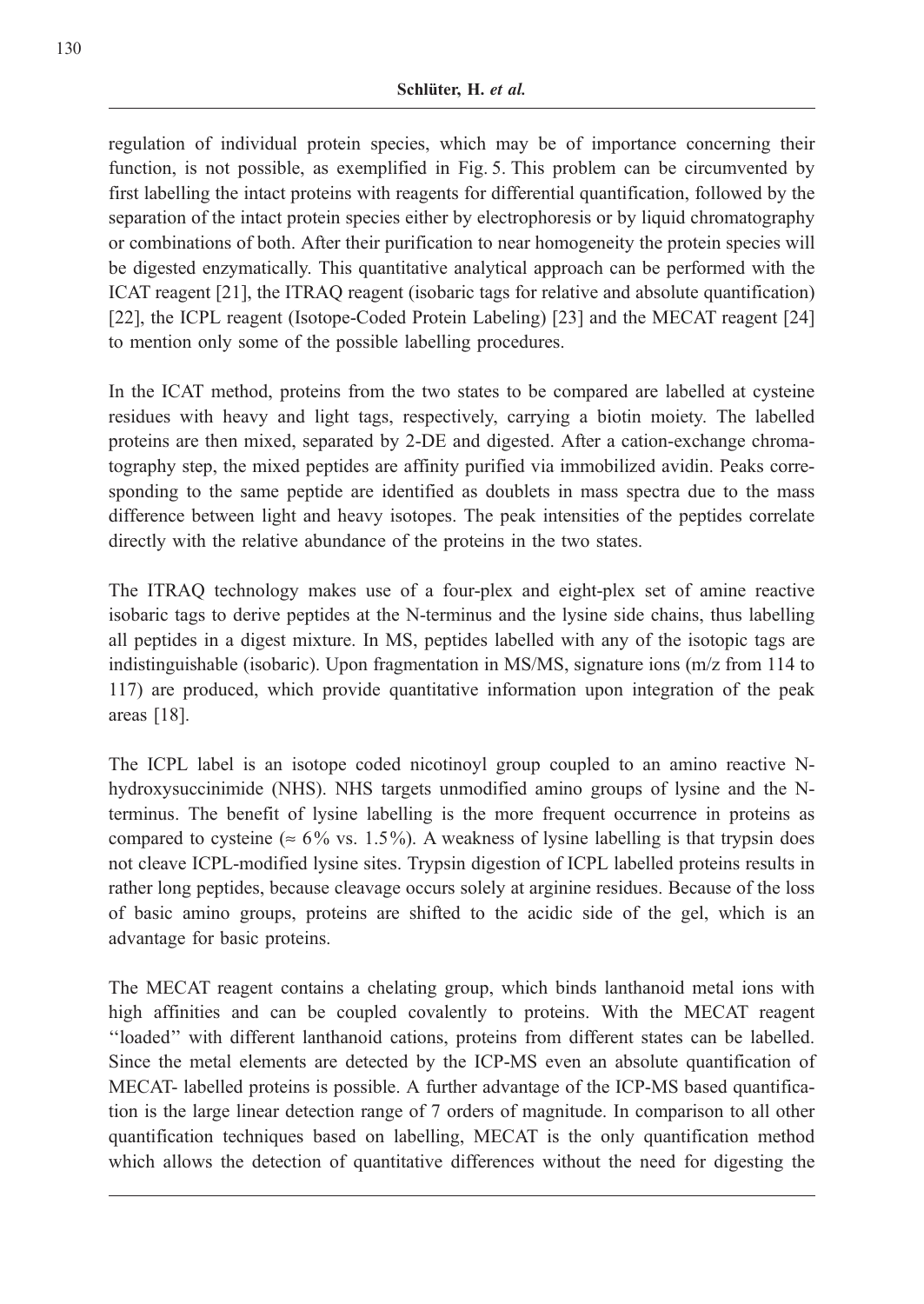proteins. Focusing on those proteins, which occur in different concentrations, will reduce significantly the number of proteins which have to be analysed for their identity. MECAT is also compatible with the mass spectrometric top-down approach, which introduces intact protein ions into the gas phase of the mass spectrometer by an electro-spray ionization (ESI) source, followed by determining the molecular mass of the protein and thereafter fragmenting the proteins, thus yielding more specific data for the characterization of sequence and posttranslational modifications than by peptides from the protein's digestion.

Intact protein identification by MS/MS – the top-down approach – was demonstrated first by Mortz et al. 1996 [25]. In the top-down approach, intact protein ions are introduced into the mass spectrometer and then fragmented, yielding the molecular masses of both the protein and the fragment ions. If a complete set of informative fragment ions are detected, this analysis can supply a complete description of the amino acid sequence of the protein and reveal all of its posttranslational modifications. The main challenge of the top-down approach is given by the problem of producing wide-ranging gas-phase fragmentation of intact protein ions. By pumping large amounts of energy into the ionized protein in the gas-phase, Han et al. significantly improved the applicability of the top-down approach towards the analysis of protein species [26]. The authors reported that they could obtain very informative fragmentation for proteins with molecular masses larger than 200 kDa. The essential fragmentation element of the top-down approach appears within reach since the current introduction of two other very helpful methods for fragmenting proteins – electron transfer dissociation [27] and electron capture dissociation [28]. Nevertheless top-down still is a technique for studying single purified proteins. Other challenging problems wait to be overcome before the top-down approach can be regarded as really strong for proteomics studies. The need to separate complex mixtures of proteins prior to mass spectrometric topdown analysis remains a central challenge. The extremely different physico-chemical properties of the individual proteins make them difficult to handle as mixtures without gaining awesome losses of certain proteins or leaving the proteins incompatible with mass spectrometry. Even more demanding is the need to separate the protein species which are only slightly different. Sensitivity is also a major challenge, because effective fragmentation of a high-molecular-mass protein implies that the protein will fracture in a large number of different ways. Therefore, the intensity of the resulting fragments will be weak compared to that of small peptides. The most practicable approach today is the top-down 2-DE separation of protein species combined with the bottom-up identification of the peptides by MS.

## Label-Free Quantification of Protein Species

Is it possible to quantify protein species without labelling? This question can be accepted for hypothesis-driven investigations, if an enzymatic cleavage peptide of a protein species, which belongs to a family of the protein species derived from one single gene, is known, which is unique according to its chemical structure. This unique peptide can be quantified by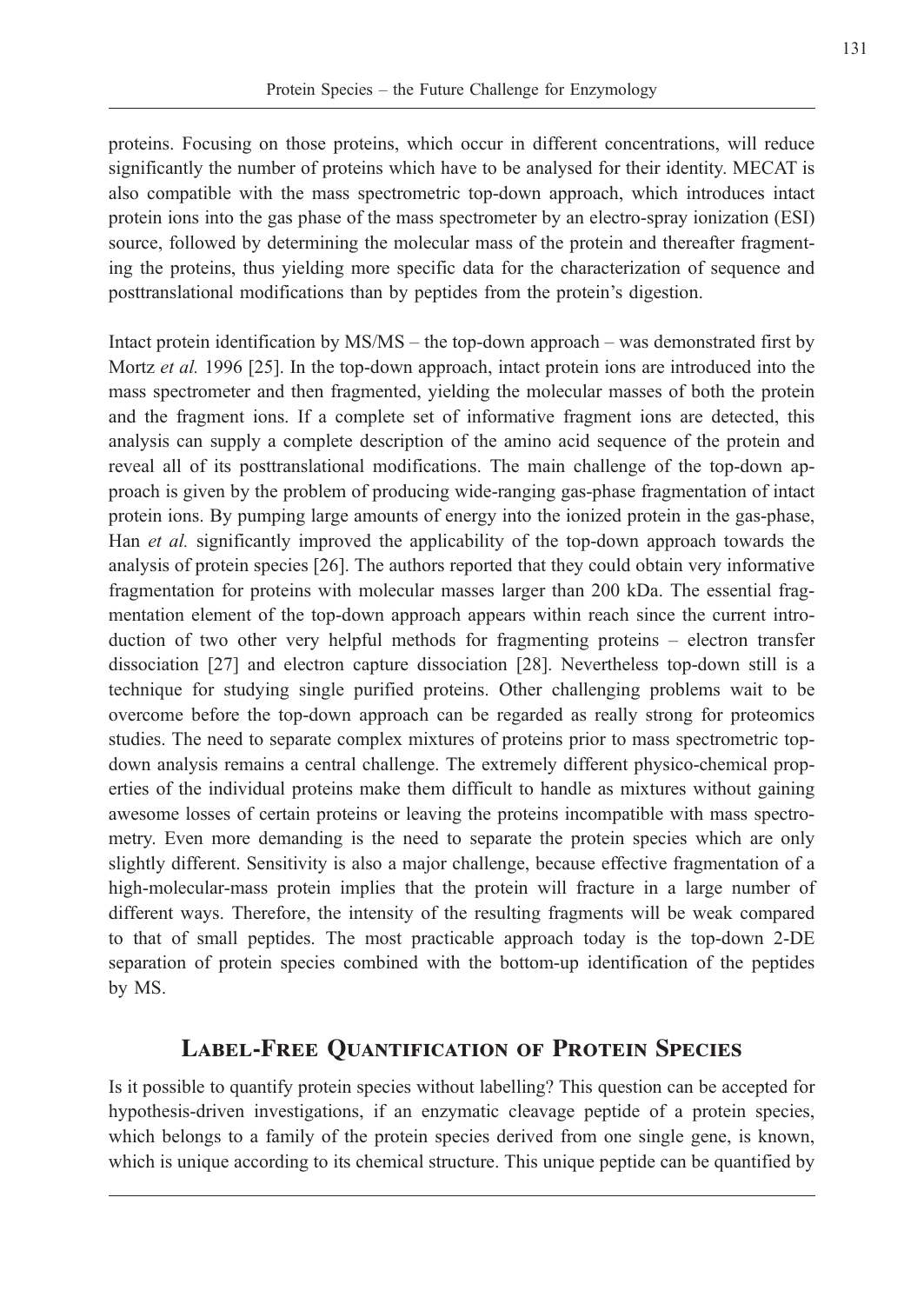the selected-reaction-monitoring method (SRM, also called multiple-reaction monitoring) [29]. This type of mass spectrometric experiment is very common in quantifying drugs and their metabolites [30]. SRM experiments are designed for obtaining the maximum sensitivity for detection of target compounds, as shown by Onisko et al., who quantified attomole amounts of the prion protein with the SRM method in the brains of terminally ill Syrian hamsters [31]. Knowing the mass and structure of the peptide, it is possible to predict the precursor  $m/z$  and a fragment  $m/z$  (SRM transition) [32]. The advantage of measuring the fragment ions is the reduction of background interferences, especially for complex mixtures such as plasma. Fragmentation in the majority of cases offers one or more unique fragment ions. The combination of the specific parent mass and the unique fragment ion is generally an unambiguous method to monitor and quantify selectively the peptides of interest. The SRM method has already been applied for identifying and quantifying protein posttranslational modifications [29] thus demonstrating that the SRM method is suitable for quantifying protein species via their tryptic peptides which are unique within the tryptic peptides of the protein species family. Quantification of a protein by the SRM method via its tryptic peptides is reported by Berna et al., who analysed the time course of the protein myosin light chain 1 in rat serum following a 50 mg/kg subcutaneous dose of isoproterenol, a b-adrenergic receptor agonist known to induce cardiac injury [33].

#### Conclusion and Perspectives

Since the determination of the exact chemical composition in relation to its function will be time consuming, the question arises as to which data are really needed to achieve progress in life science. In the past the discovery and identification of key players of molecular processes in organisms helped in the understanding of fundamental aspects in biochemistry and molecular biology. This knowledge was also the basis for the development of new drugs. Therefore it should be beneficial to apply the new tools of proteomics for the identification of protein species linked to defined functions. This aim can be achieved by comparing quantitatively the protein species composition of two biological systems in the quiescent (control) state and in a defined activated state thereby identifying those protein species, the concentrations of which have changed. An alternative, yet classical way of identifying the function and the exact chemical composition of a protein species comprises its purification towards near homogeneity guided by a functional assay. An example following this strategy is given in Rykl *et al.*, [34] where a protease with a defined function was purified using a system (PPS [35]) for the determination of optimum chromatographic purification steps and detecting the protease via its catalytic properties with a mass spectrometric assay (MES [36]). The purified protease was identified via mass spectrometric analysis of the tryptic peptides of the purified active fraction. Although in this study the active protease was identified without determining the exact chemical structure, the workflow comprises the potential to elucidate the exact chemical structure.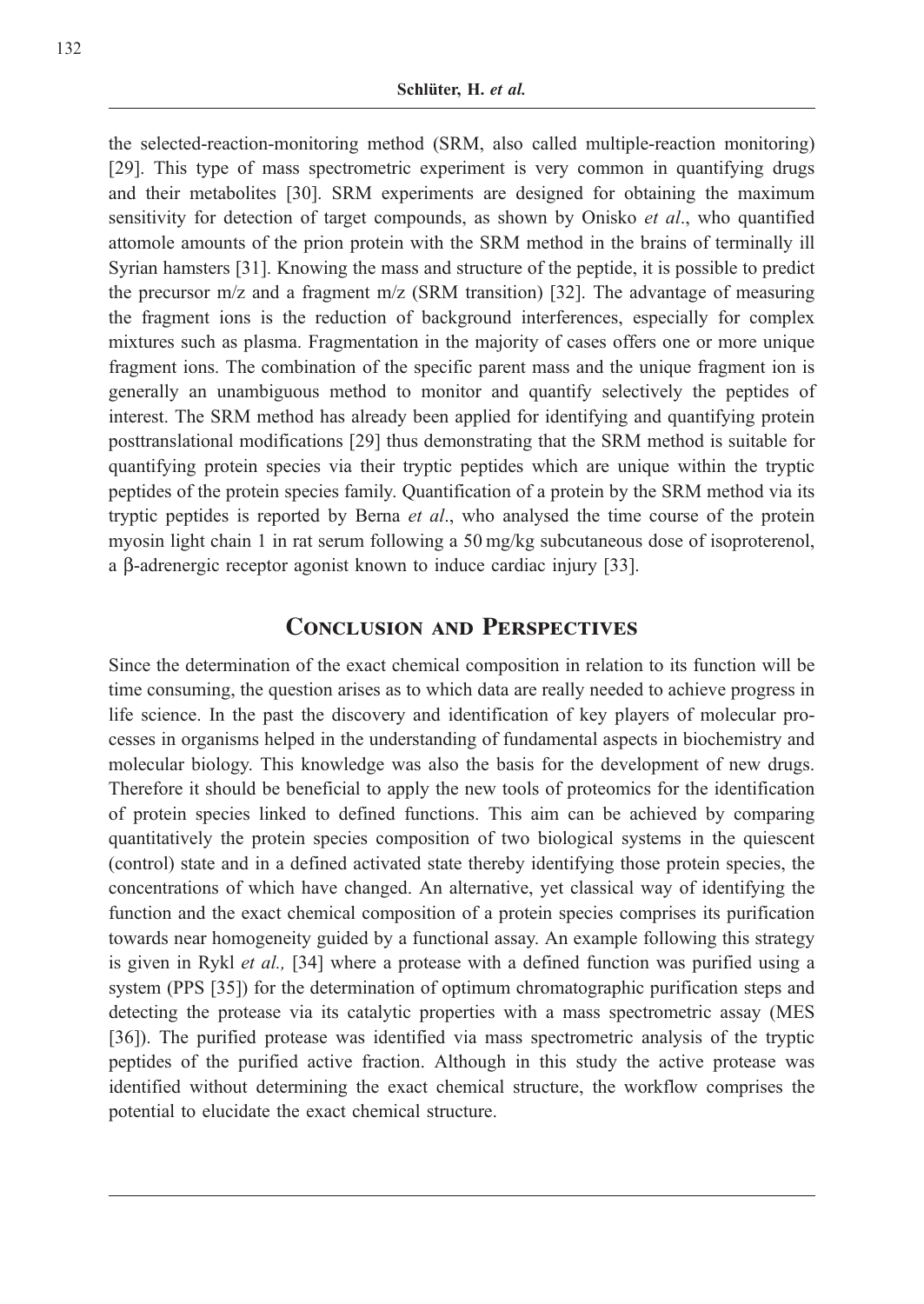Since the protein function is critically associated with the exact chemical composition of the protein species it should become obligatory in future analysing and publishing of the complete amino acid sequence and identifying every posttranslational modification of the individual enzyme under investigation. By applying targeted protein analysis to those key protein species will make it possible to follow these proteins over a longer period of time since the restriction of the analysis towards a few protein species will enable the analyses of a larger quantity of samples collected at many different time points. This reinforces the need for flexibility in our interpretation of sequence data and also illustrates the importance of more traditional approaches such as genetics and biochemistry for discovering gene functions.

#### **REFERENCES**

- [1] Jungblut, P., Thiede, B., Zimny-Arndt, U., Muller, E., Scheler, C., Wittmann-Liebold, B., Otto, A. (1996) Resolution power of two-dimensional electrophoresis and identification of proteins from gels. Electrophoresis 17:839 – 847.
- [2] Wasinger, V.C., Cordwell, S.J., Cerpa-Poljak, A., Yan, J.X., Gooley, A.A., Wilkins, M.R., Duncan, M.W., Harris, R., Williams, K.L., Humphery-Smith, I. (1995) Progress with gene-product mapping of the Mollicutes: Mycoplasma genitalium. *Elec*trophoresis 16:1090 – 1094.
- [3] Berg, J.M., Tymoczko, J.L., Stryer, L. Synthesizing the Molecules of Life. Biochemistry, 5th Ed.; W.H. Freeman and Company, U.K. 2002.
- [4] Collins, M.O., Yu, L., Husi, H., Blackstock, W.P., Choudhary, J.S., Grant, S.G. (2005) Robust enrichment of phosphorylated species in complex mixtures by sequential protein and peptide metal-affinity chromatography and analysis by tandem mass spectrometry. Sci. STKE 2005, pl6.
- [5] McCarty, K.S., McCarty, K.S.J. (1974) Protein modification, metabolic controls, and their significance in transformation in eukaryotic cells. J. Natl Cancer Inst. 53:1509 – 1514.
- [6] Hara, M.R., Snyder, S.H. (2006) Nitric oxide-GAPDH-Siah: A novel cell death cascade. Cell Mol. Neurobiol. 26:527 – 538.
- [7] Lane, D.A., Philippou, H., Huntington, J.A. (2005) Directing thrombin. Blood  $106:2605 - 2612.$
- [8] Franke, F.E., Pauls, K., Metzger, R., Danilov, S.M.(2003): Angiotensin I-converting enzyme and potential substrates in human testis and testicular tumours. APMIS 111:234 – 243.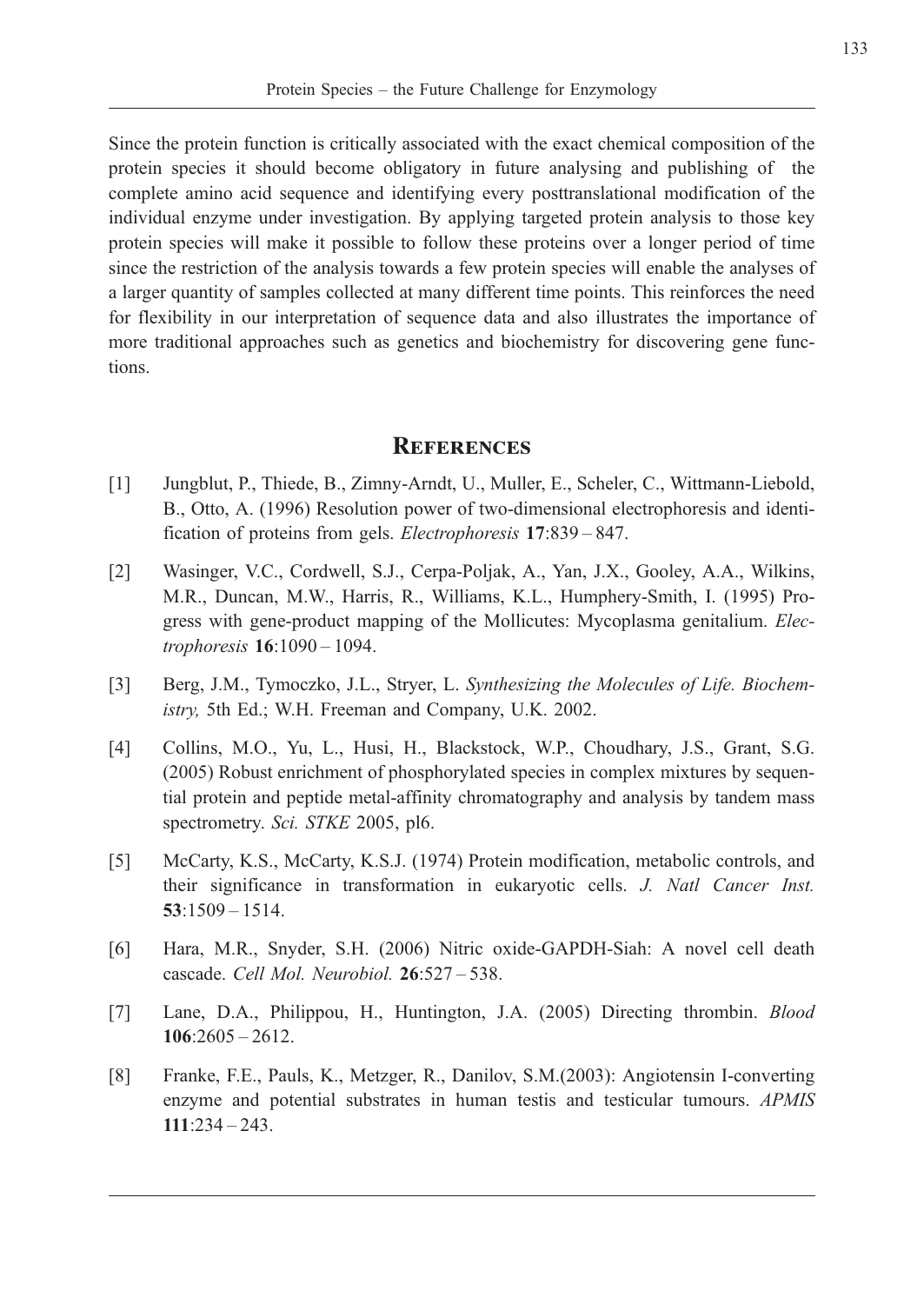- [9] Klose, J., Nock, C., Herrmann, M., Stuhler, K., Marcus, K., Bluggel, M., Krause, E., Schalkwyk, L.C., Rastan, S., Brown, S.D.,Büssow, K., Himmelbauer, H., Lehrach, H. (2002) Genetic analysis of the mouse brain proteome. Nature Genet.  $30(4)$ :  $385 - 393$ .
- [10] Scheler, C., Muller, E., Stahl, J., Muller-Werdan, U., Salnikow, J., Jungblut, P. (1997) Identification and characterization of heat shock protein 27 protein species in human myocardial two-dimensional electrophoresis patterns. Electrophoresis 18:2823 – 2831.
- [11] Gras, R,. Muller, M. (2001) Computational aspects of protein identification by mass spectrometry. Curr. Opin. Mol. The.  $3:526 - 532$ .
- [12] Okkels, L., Muller, E., Schmid, M., Rosenkrands, I., Kaufmann, S., Andersen, P., Jungblut, P. (2004) CFP10 discriminates between nonacetylated and acetylated ESAT-6 of Mycobacterium tuberculosis by differential interaction. Proteomics 4:2954 – 2960.
- [13] Myung, J.K., Frischer, T., Afjehi-Sadat, L., Pollak, A., Lubec, G. (2007) Mass spectrometrical analysis of the processed metastasis-inducing anterior gradient protein 2 homolog reveals 100% sequence coverage. Amino Acids Epub ahead of print.
- [14] Link, A.J., Eng, J., Schieltz, D.M., Carmack, E., Mize, G.J., Morris, D.R., Garvik, B.M., Yates, J.R.I.(1999) Direct analysis of protein complexes using mass spectrometry. Nat. Biotechnol. 17:676 – 682.
- [15] Emmett, M.R., Caprioli, R.M. (1994) Micro-electrospray mass spectrometry: ultrahigh-sensitivity analysis of peptides and proteins. J. Am. Soc. Mass. Spectrom.  $5:605 - 613.$
- [16] MacCoss, M.J., Matthews, D.E.(2005) Quantitative MS for proteomics. Analyt. Chem. 77:295A – 302A.
- [17] Gygi, S.P., Rist, B., Gerber, S.A., Turecek, F., Gelb, M.H., Aebersold, R.(1999) Quantitative analysis of complex protein mixtures using isotope-coded affinity tags. Nat. Biotechnol. 17:994 – 999.
- [18] Ross, P.L., Huang, Y.N., Marchese, J.N., Williamson, B., Parker, K., Hattan, S., Khainovski, N., Pillai, S., Dey, S., Daniels, S., Purkayastha, S., Juhasz, P., Marin, S., Bartlet-Jones, M., Feng He, Jacobsen, A., Pappin, D.J. (2004) Multiplexed protein quantitation in Saccharomyces cerevisiae using amine-reactive isobaric tagging reagents. Mol. Cell. Proteomics 3:1154 – 1169.
- [19] Ong, S.E., Blagoev, B., Kratchmarova, I., Kristensen, D.B., Steen, H., Pandey, A., Mann, M.(2002) Stable isotope labeling by amino acids in cell culture, SILAC, as a simple and accurate approach to expression proteomics. Mol. Cell. Proteomics 1:376 – 386.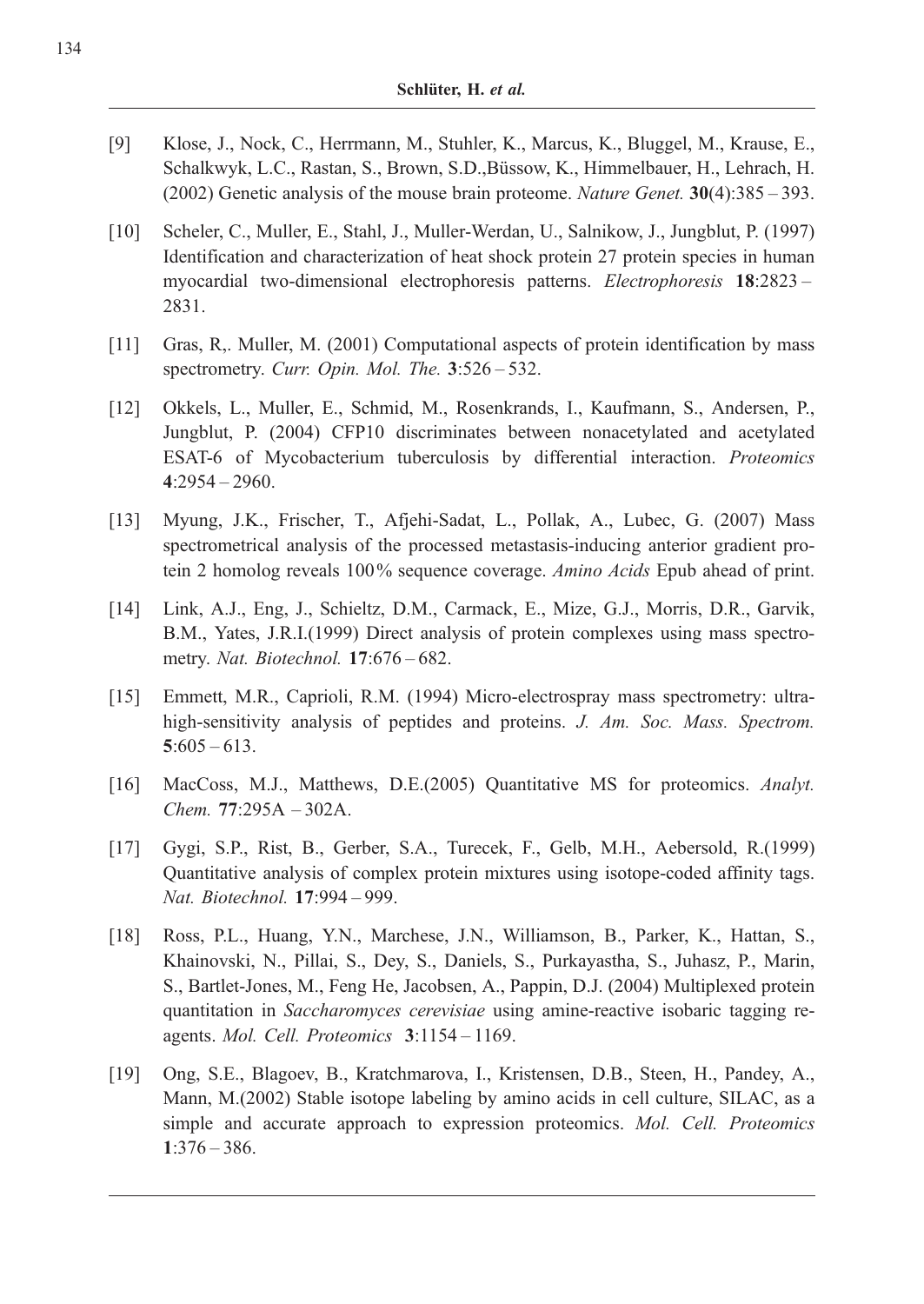- [20] Frohlich, T., Arnold, G.J. (2006) Proteome research based on modern liquid chromatography–tandem mass spectrometry: separation, identification and quantification. J. Neural Transm. 113:973 – 994.
- [21] Smolka, M., Zhou, H., Aebersold, R. (2002) Quantitative protein profiling using 2- DE, ICAT, and mass spectrometry. Mol. Cell. Proteomics 1:19 – 29.
- [22] Wiese, S., Reidegeld, K..A., Meyer, H.E., Warscheid, B. (2007) Protein labeling by iTRAQ: a new tool for quantitative mass spectrometry in proteome research. Proteomics 7:340 - 350.
- [23] Schmidt, A., Kellermann, J., Lottspeich, F. (2005) A novel strategy for quantitative proteomics using isotope coded protein labels. Proteomics 5:4 – 15.
- [24] Krause, M., Scheler, C., Bottger, U., Weisshoff, H., Linscheid, M. (2006) Method and reagent for the specifically identifying and quantifying one or more proteins in a sample. Patent US 2006/0246530 A1 (10/518,727).
- [25] Mørtz, E., O'Connor, P.B., Roepstorff, P., Kelleher, N.L., Wood, T.D., McLafferty, F.W., Mann, M. (1996) Sequence tag identification of intact proteins by matching tanden mass spectral data against sequence data bases. Proc. Natl Acad. Sci. U.S.A.  $93(16):8264 - 8267.$
- [26] Han, X., Jin, M., Breuker, K., McLafferty, F.W. (2006) Extending top-down mass spectrometry to proteins with masses greater than 200 kilodaltons. Science 314(5796):109 – 112.
- [27] Coon, J.J., Ueberheide, B., Syka, J.E., Dryhurst,D.D., Ausio, J., Shabanowitz, J., Hunt, D.F. (2005) Protein identification using sequential ion/ion reactions and tandem mass spectrometry. Proc. Natl Acad. Sci. U.S.A. 102(27):9463 - 9468.
- [28] Zubarev, R.A., Horn, D.M., Fridriksson, E.K., Kelleher, N.L., Kruger, N.A., Lewis, M.A., Carpenter, B.K., McLafferty, F.W. (2000) Electron capture dissociation for structural characterization of multiply charged protein cations. Analyt. Chem.  $72(3):563 - 573.$
- [29] Cox, D.M., Zhong, F., Du, M., Duchoslav, E., Sakuma, T., McDermott, J.C. (2005) Multiple reaction monitoring as a method for identifying protein posttranslational modifications. J. Biomol. Tech. 16(2):83 – 90.
- [30] Bruins, A.P., Covey, T.R., Henion, J.D. (1987) Ion spray interface for combined liquid chromatography/atmospheric pressure ionization mass spectrometry. Analyt. Chem. 59:2642 – 2646.
- [31] Onisko, B, Dynin I., Requena, J.R., Silva, C.J., Erickson, M., Carter, J.M. (2007) Mass spectrometric detection of attomole amounts of the prion protein by nanoLC/ MS/MS. J. Am. Soc. Mass. Spectrom. 18:1070 – 1079.